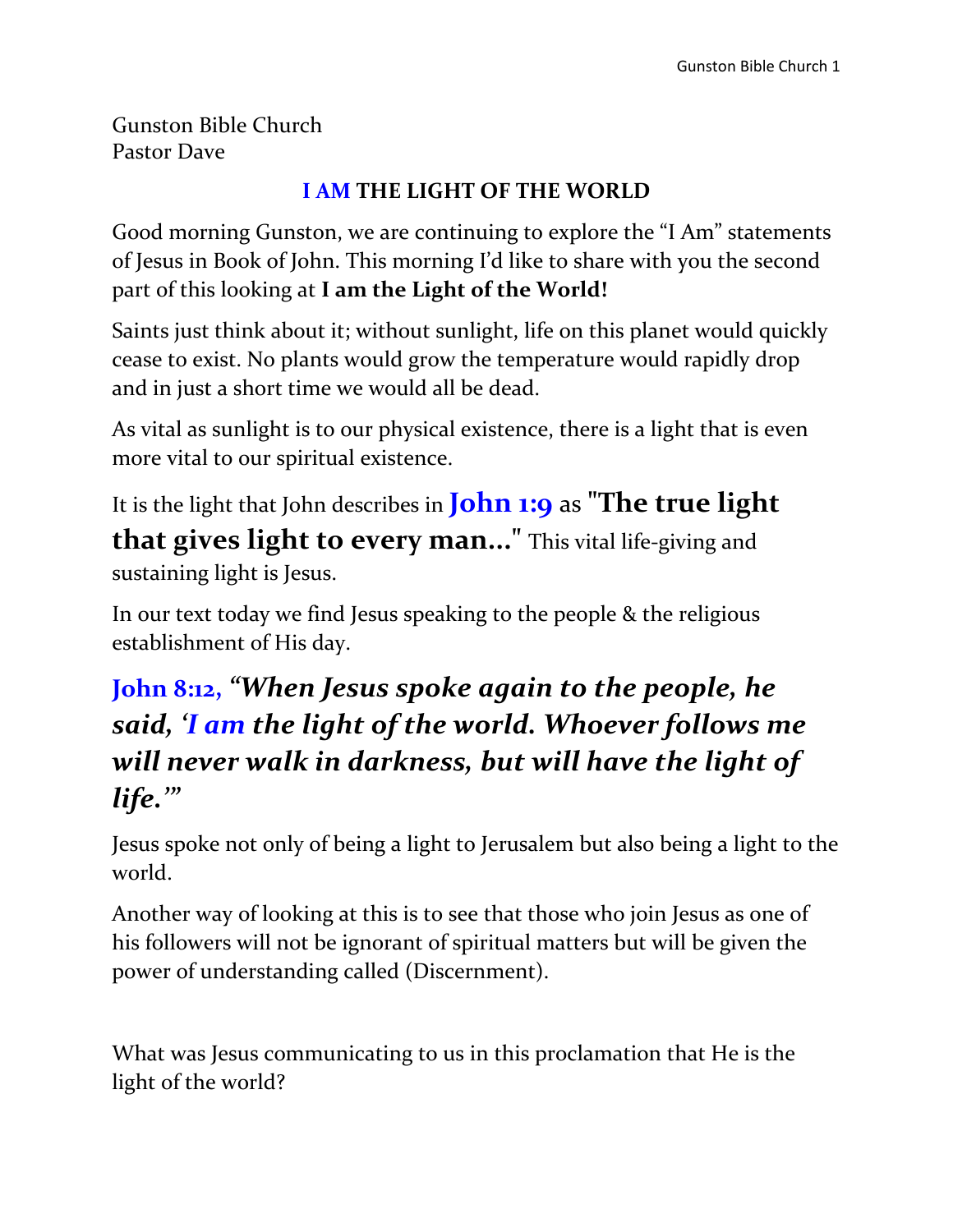The answers come when we recall what light does.

### **What Does Light Do?**

# **1. Light scatters darkness.**

Literally, we know that at a flick of a switch, a light bulb can dispel darkness.

Now, how many charismatics does it take to change a light bulb? One, since his/her hands are in the air anyway.

How many Calvinists does it take to change a lightbulb? None. God has predestined when the lights will be on.

How many Pentecostals does it take to change a light bulb? 10, one to change it and 9 others to pray against the spirit of darkness.

How many Amish does it take to change a lightbulb? What's a light bulb?

How many liberals does it take to change a light bulb?

At least ten, as they need to hold a debate on whether or not the light bulb exists. Even if they can agree upon the existence of the light bulb, they still may not change it to keep from alienating those who might use other forms of light.

How many Baptists does it take to change a light bulb? At least 15. One to change the light bulb, and three committees to approve the change.

If you have ever been in a room or a cave or cavern totally devoid of light, you know how frightening darkness can be.

Complete darkness is paralyzing, and you wouldn't even dare move.

Darkness paralyzes you.

In Scripture, darkness is often a metaphor for sin, death, sin's consequence, and everything that is not of God.

Conversely, light is often a metaphor for **redemption**, **spiritual awakening**, **goodness**, **peace**, and all that is of **God**.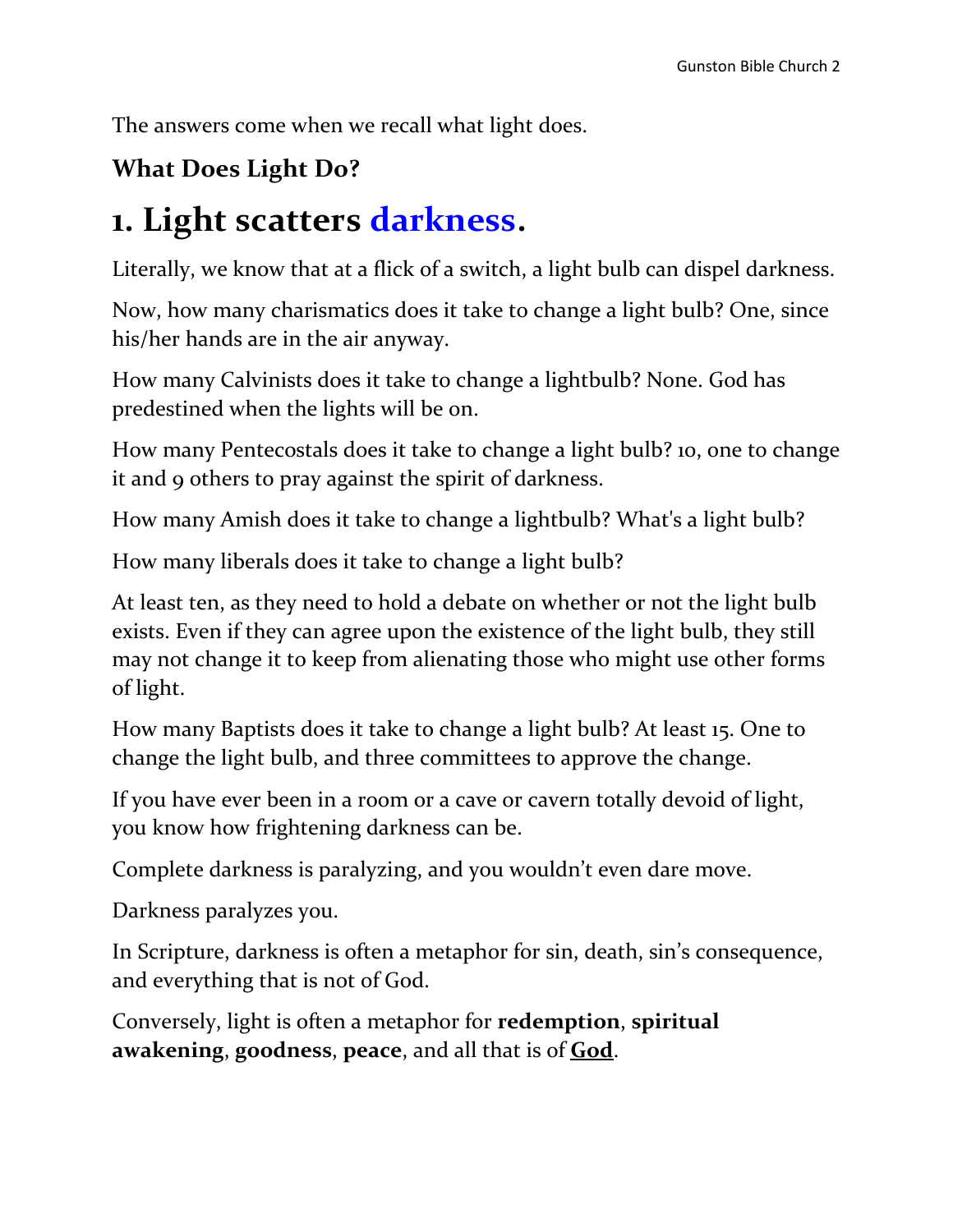**John 3:19-21** *"This is the verdict: Light has come into the world, but men loved darkness instead of light because their deeds were evil. Everyone who does evil hates the light, and will not come into the light for fear that his deeds will be exposed. But whoever lives by the truth comes into the light, so that it may be seen plainly that what he has done has been done through God."*

When baby Jesus was presented to the temple by his parents and Simeon saw him, this was his great cry (**Luke 2:29-32**) *"Sovereign Lord, as you have promised, you may now dismiss your servant in peace. <sup>30</sup> for my eyes have seen your salvation, <sup>31</sup> which you have prepared in the sight of all nations: <sup>32</sup> a light for revelation to the Gentiles, and the glory of your people Israel."*

# **2. Light gives warmth.**

Did you know that one small candle, properly reflected, can raise the temperature of an igloo from below freezing to over 20 degrees Fahrenheit? That's just amazing how heat from a single candle can give comfort to anyone. But even the heat from a light bulb can give warmth, maybe not so much to us, but to little chicks.

Light gives warmth. In the Bible warmth is often equated with the comfort that God provides to the grieving, the rejected, and the oppressed.

In **Isaiah 60:19-20**, God says, *"The sun will no more be your light by day, nor will the brightness of the moon shine on you, for the LORD will be your everlasting light, and your God will be your glory. Your sun will never set again, and your moon will wane no more; the LORD*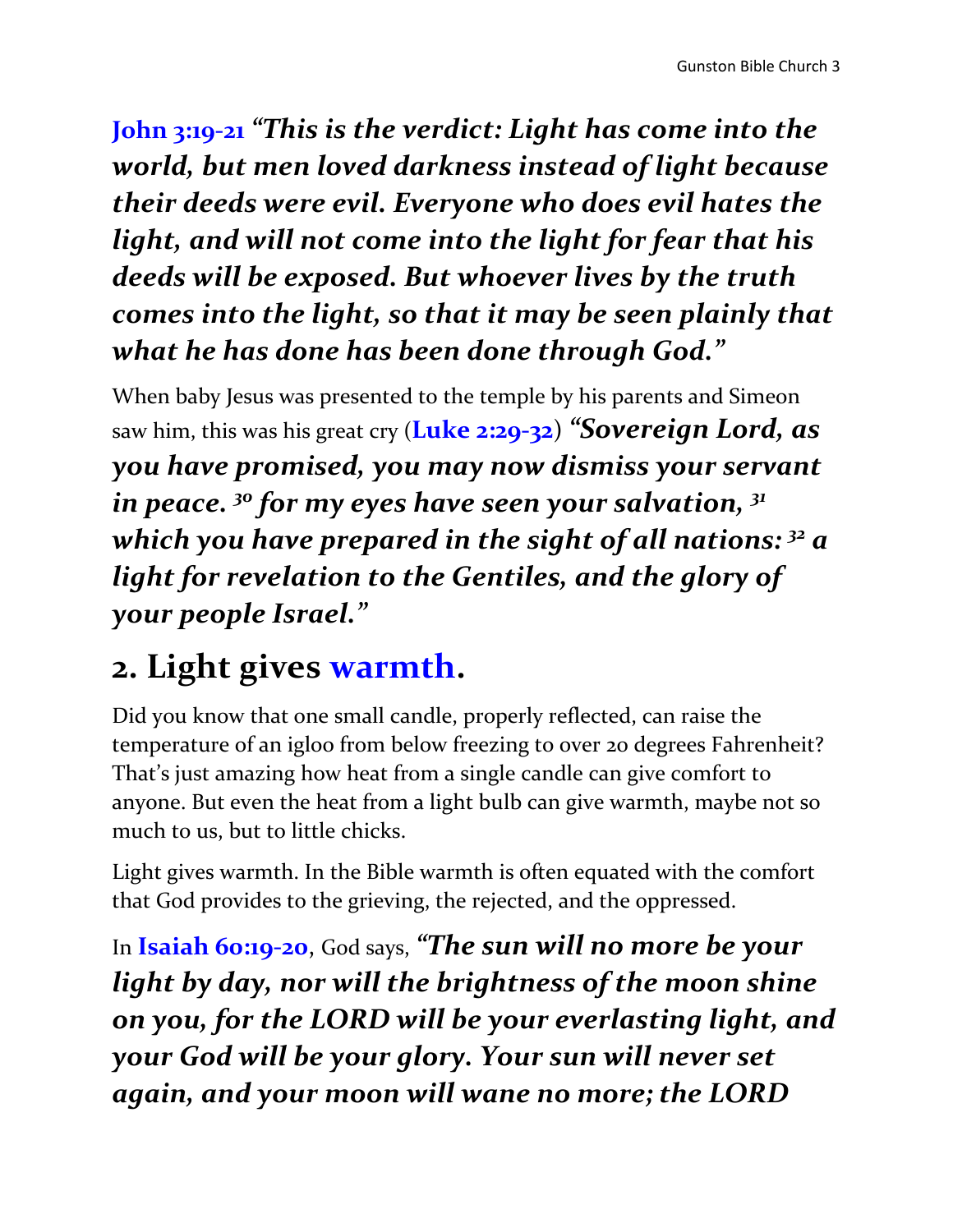## *will be your everlasting light, and your days of sorrow will end."*

So, the light that God gives is far warmer than the warmth of the sun. Because it is not skin deep. It penetrates your being.

And when it does, it lifts you up and strengthens your inner being.

**Psalm 84:11,**  *"For the Lord God is a sun and shield; the Lord bestows favor and honor. No good thing does he withhold from those who walk uprightly."*

# **3. Light helps us find our way.**

How would we get anywhere without lighted signs, neon arrows, and traffic lights pointing the way? The psalmist declares in **Psalm 119:105** that *God's Word is a lamp for our feet and light for our path.* 

## In **John 12:35** Jesus says: *"You are going to have the light just a little while longer. Walk while you have the light, before darkness overtakes you. Whoever walks in the dark does not know where they are going***."**

You see, Jesus as the light helps us to find our way. He knows we are in darkness. We are lost. We cannot find our way. We don't know where to turn. But Jesus loves us and he doesn't want us to be in a lost state forever. He sees us and knows what's going on and so he comes to light our way.

That tells us that we don't find God, He finds us. We don't seek for heaven, Jesus seeks us. Without the light of the Gospel, and of the Gospel's author, you will not know where you've been, where you're going, or how you might get there. We are like the character Christian in the opening paragraphs of John Bunyan's allegory The Pilgrim's Progress: men and women clothed in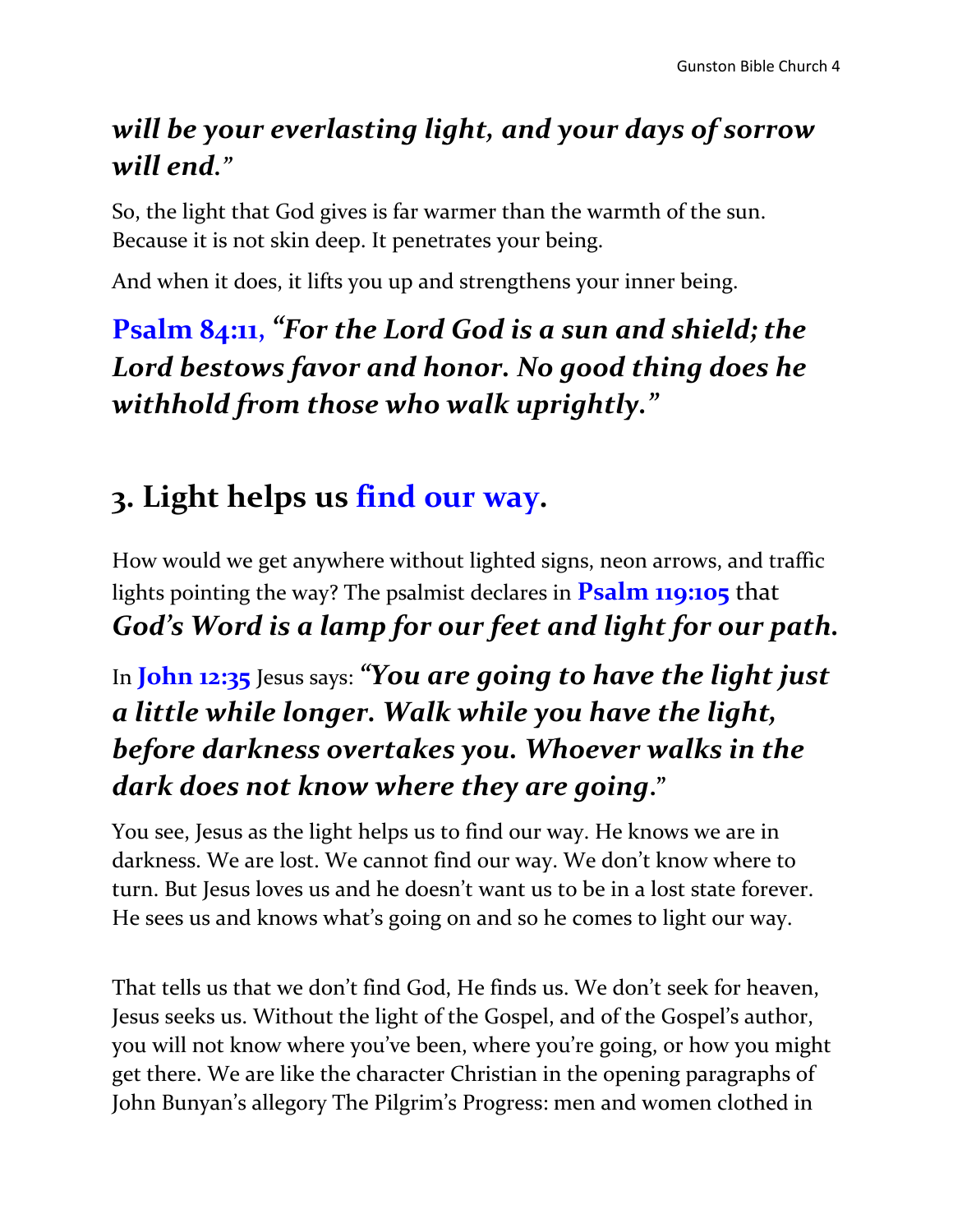rags, with the great burden of sin and guilt upon our backs. It isn't until Evangelist points out the light of yonder wicket gate that we can see things aright.

Jesus is the way—to the Father, always to the Father. He gives direction. He helps you find your way.

Those are the things that Jesus do for us. He scatters our darkness, he gives us comfort, he provides healing and helps us find our way.

Now, Jesus wants you to follow him, to make him your light forever. And when you do two things happen. Again, **John 8:12** says, *"I am the light of the world. Whoever follows me will never walk in darkness, but will have the light of life."*

But first, how do you become a follower? It is by believing he died for your sins. Many people are lost because of their sins. Many are going to hell because of their sins. The Bible says in **Romans 3:23**, **"For all have sinned and fall short of the glory of God".** 

Sin is anything you do that does not please God. Murder is sin and does not please God but even a sin as small as lying does not please God either. And even just the thought of hating somebody is sin. So, sin is serious and separates us from a holy God.

### **Romans 5:8** says, *"But God demonstrates his own love for us in this: While we were still sinners, Christ died for us."*

### And in **John 3:16**, *"For God so loved the world that he gave his one and only Son, that whoever believes in him shall not perish but have eternal life."*

To follow Jesus, you need to admit you're a sinner. You've been going the wrong path and now Jesus finds you and he wants you to follow his light. Ask for his forgiveness and he will save you from your sins and death. You will be with him in heaven forever.

So, now, what happens when you become a follower of Christ?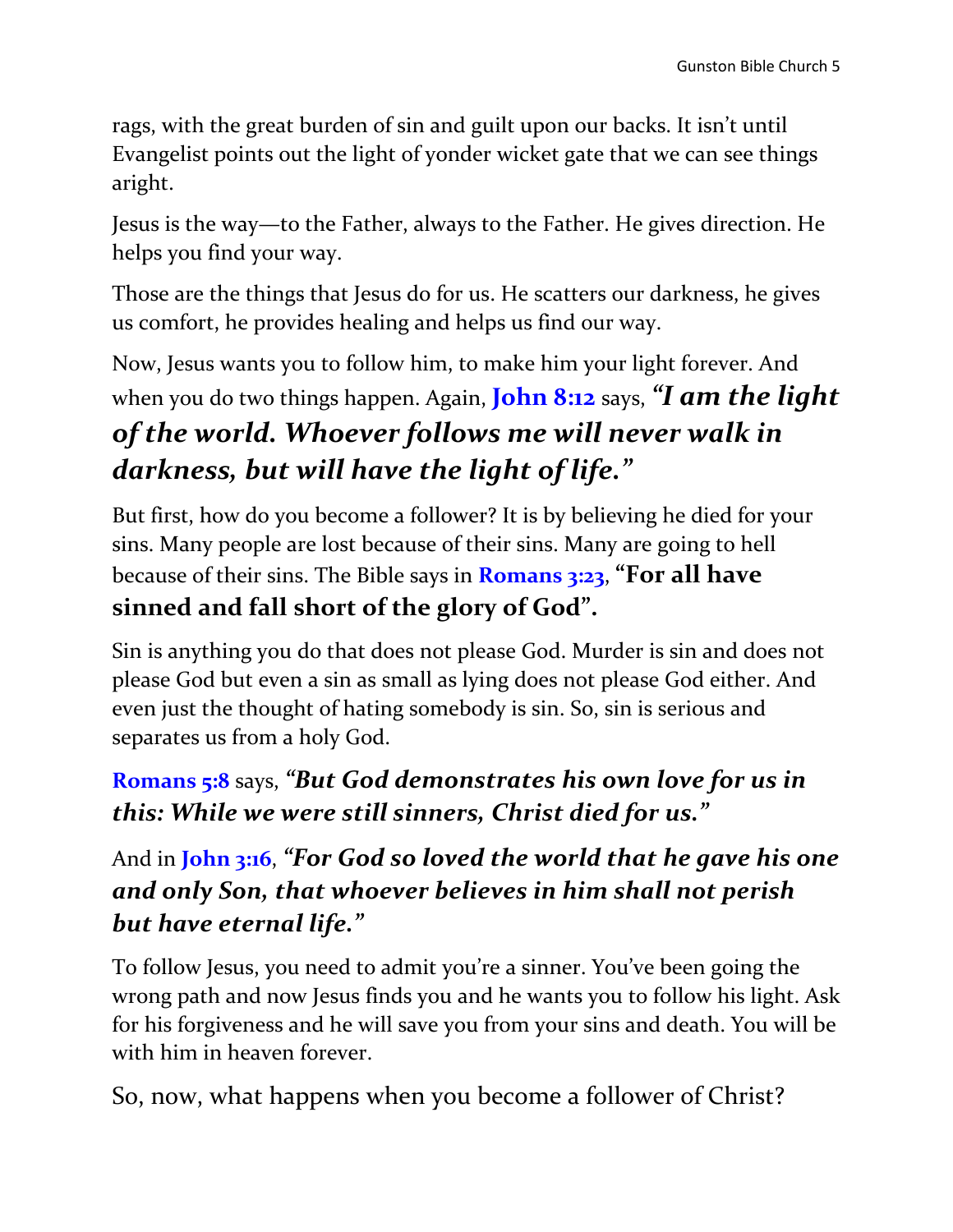#### **You shall become a light yourself.**

Jesus says in **Matthew 5:14-16,** *"You are the light of the world. A town built on a hill cannot be hidden. <sup>15</sup> Neither do people light a lamp and put it under a bowl. Instead they put it on its stand, and it gives light to everyone in the house. <sup>16</sup> In the same way, let your light shine before others, that they may see your good deeds and glorify your Father in heaven."*

That's what it is all about: giving glory to **God** and living in such a manner that others will give glory to God. There is a difference between Jesus' light and our light.

If we are saved we are lights in the world, but Jesus is the light of the world. If we are believers we are light, but we are reflective light. He is the source of light. We are just reflecting the light of Jesus.

Are you feeling downtrodden or discouraged today, overcome by the worries of the world?

If so please listen to Philippians 4:4-7, 19

**Philippians 4:4-7, 19** (ESV)

*4 "Rejoice in the Lord always; again I will say, rejoice. <sup>5</sup> Let your reasonableness be known to everyone. The Lord is at hand; <sup>6</sup> do not be anxious about anything, but in everything by prayer and supplication with thanksgiving let your requests be made known to God. <sup>7</sup> And the peace of God, which surpasses all understanding, will guard your hearts and your minds in Christ Jesus."*

*<sup>19</sup> "And my God will supply every need of yours according to his riches in glory in Christ Jesus."*

A missionary in China once asked a native if he had ever heard the Gospel. "No," he replied, "but I have seen it.